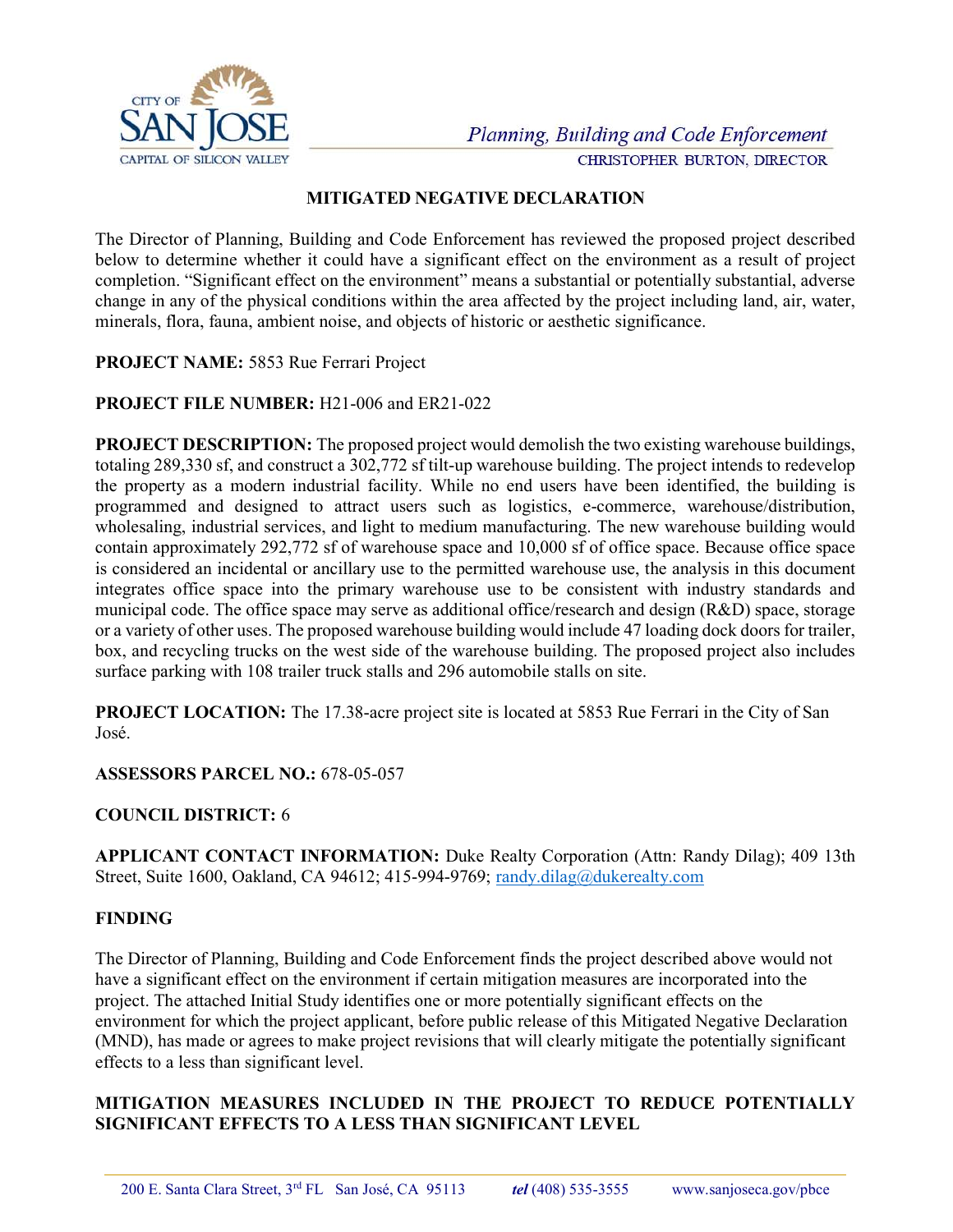- A. AESTHETICS The project would not have a significant impact on this resource, therefore no mitigation is required.
- B. AGRICULTURE AND FORESTRY RESOURCES The project would not have a significant impact on this resource, therefore no mitigation is required.

#### C. AIR QUALITY.

Impact AQ-1: Project construction would temporarily exceed BAAQMD threshold limit of 10 per million for cancer risk.

MM AQ-1: Prior to issuance of any demolition, grading permits, and/or building permits (whichever occurs earliest), the project applicant shall prepare and submit a construction operations plan that includes specifications of the equipment to be used during construction to the Director of Planning, Building and Code Enforcement or the Director's Designee. The plan shall be accompanied by a letter signed by a qualified air quality specialist, verifying that the equipment included in the plan meets the standards set forth below.

- For all construction equipment larger than 25 horsepower operating on the site for more than two days continuously or 20 total hours, shall, at a minimum meet U.S. EPA Tier 4 Final emission standards.
- If Tier 4 Final equipment is not available, all construction equipment larger than 25 horsepower used at the site for more than two continuous days or 20 hours total shall meet U.S. EPA emission standards for Tier 3 engines and include particulate matter emissions control equivalent to CARB Level 3 verifiable diesel emission control devices that altogether achieve an 85 percent reduction in particulate matter exhaust and 40 percent reduction in NOx in comparison to uncontrolled equipment.

The project applicant shall submit a construction operations plan prepared by the construction contractor that outlines how the contractor will achieve the measures outlined in this mitigation measure. The plan shall be submitted to the Director of Planning, Building and Code Enforcement or the Director's designee for review and approval prior to the issuance of any demolition, grading and/or building permits (whichever occurs earliest). The plan shall include, but not be limited to the following:

- List of activities and estimated timing.
- Equipment that would be used for each activity.
- Manufacturer's specifications for each equipment that provides the emissions level; or the manufacturer's specifications for devices that would be added to each piece of equipment to ensure the emissions level meet the thresholds in the mitigation measure.
- How the construction contractor will ensure that the measures listed are monitored.
- How the construction contractor will remedy any exceedance of the thresholds.
- How often and the method the construction contractor will use to report compliance with this mitigation measure.

# D. BIOLOGICAL RESOURCES.

Impact BIO-1: Construction activities on the project site could impede the movement of nesting raptors or other migratory birds.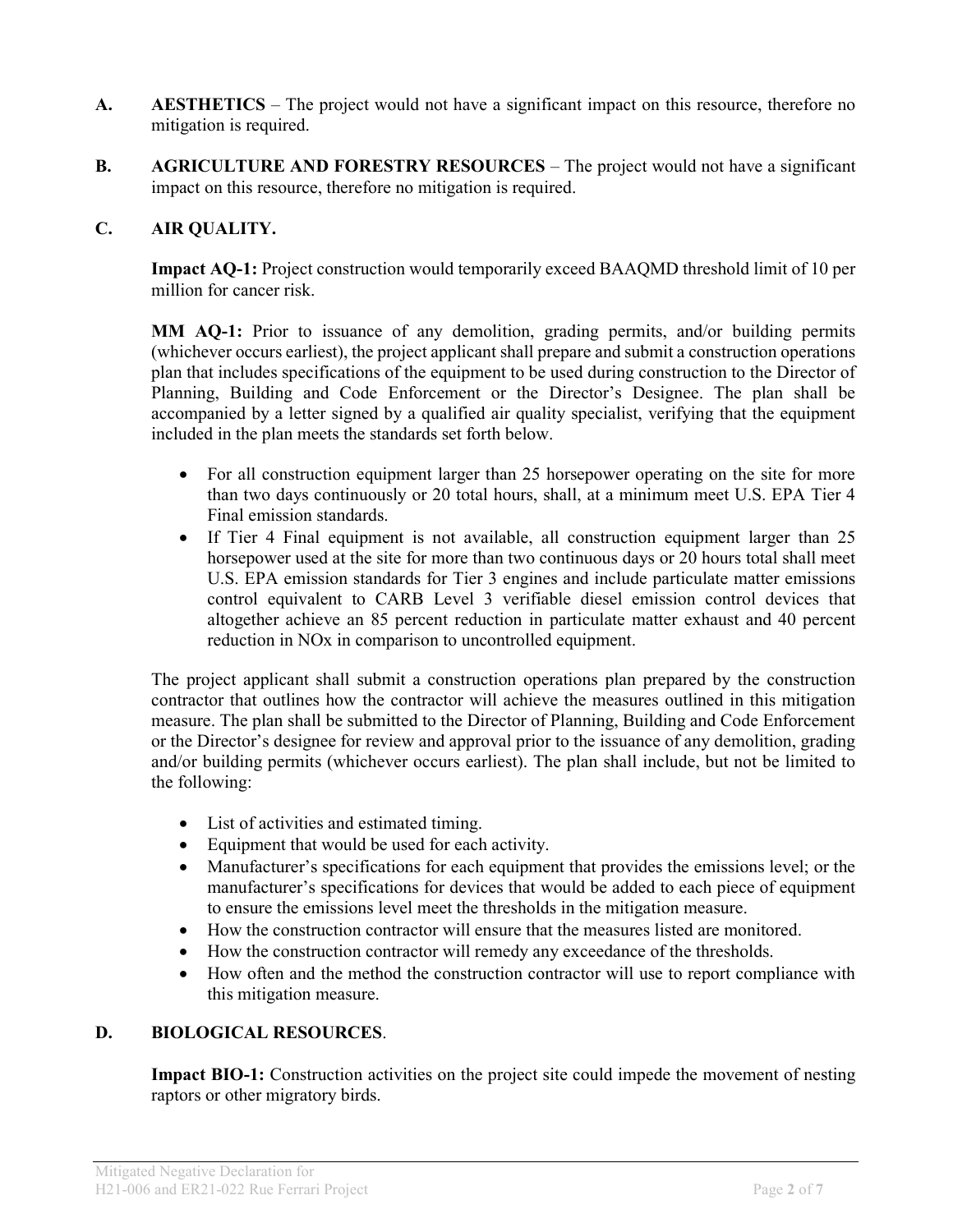MM BIO-1: Avoidance: Prior to the issuance of any demolition, grading, tree removal or building permits (whichever occurs first), the project applicant shall schedule demolition and construction activities to avoid the nesting season. The nesting season for most birds, including most raptors in the San Francisco Bay area, extends from February 1st through August 31st (inclusive).

Nesting Bird Surveys: If demolition and construction cannot be scheduled to occur between September 1st and January 31st (inclusive), pre-construction surveys for nesting birds shall be completed by a qualified ornithologist to ensure that no nests shall be disturbed during project implementation. This survey shall be completed no more than 14 days prior to the initiation of construction activities during the early part of the breeding season (February 1st through April 30th inclusive) and no more than 30 days prior to the initiation of these activities during the late part of breeding season (May 1st through August 31st inclusive). During this survey the ornithologist shall inspect all trees and other possible nesting habitats within 250 feet of the construction areas for nests.

Buffer Zones: If an active nest is found within 250 feet of the work areas to be disturbed by construction, the qualified ornithologist, in consultation with the California Department of Fish and Wildlife, shall determine the extent of a construction free buffer zone to be established around the nest, (typically 250 feet for raptors and 100 feet for other birds), to ensure that raptor or migratory bird nests shall not be disturbed during project construction. The no-disturbance shall remain in place until the ornithologist determines the nest is no longer active or the nesting season ends. If construction ceases for two days or more then resumes again during the nesting season, an additional survey shall be necessary to avoid impacts to active bird nests that may be present.

Reporting: Prior to any tree removal and construction activities or issuance of any demolition, grading or building permits (whichever occurs first), the qualified ornithologist shall submit a report indicating the results of the survey and any designated buffer zones to the satisfaction of the Director of Planning, Building and Code Enforcement or the Director's designee.

Impact BIO-2: Construction activities on the project site could result in disturbance to burrowing owl nests.

MM BIO-1: Pre-construction survey: Prior to the issuance of any demolition, grading, or building permits, a qualified biologist shall conduct preconstruction surveys to ascertain whether or not burrowing owls occupy burrows on or in the ruderal habitat adjacent to the site. These surveys consist of a minimum of two surveys, with the first survey no more than 14 days prior to initial construction activities (i.e., vegetation removal, grading, excavation, etc.) and the second survey conducted no more than 2 days prior to initial construction activities. If no burrowing owls or fresh sign of burrowing owls are observed during pre-construction surveys, construction may proceed. If burrowing owls or their recent sign are observed during these surveys, occupied burrows shall be identified by the monitoring biologist and appropriate buffers shall be established.

Buffers: A 250-foot non-disturbance buffer shall be established around all active burrowing owl burrows or nest sites as identified and defined by a qualified biologist. If the biologist determines that a nest is vacant, the non-disturbance buffer zone around that nest may be removed. The Santa Clara Valley Habitat Plan (SCVHP) specifies that a vacation from the site for a week or more by a burrowing owl, a determined by a qualified biologist, would constitute a voluntary relocation by the owl, and the qualified biologist could then take measures to collapse suitable burrows of the site to discourage reoccupation. The biologist shall supervise hand excavation of the burrow to prevent reoccupation only after receiving approval from the wildlife agencies (SCVHP, Chapter 6, Condition 15).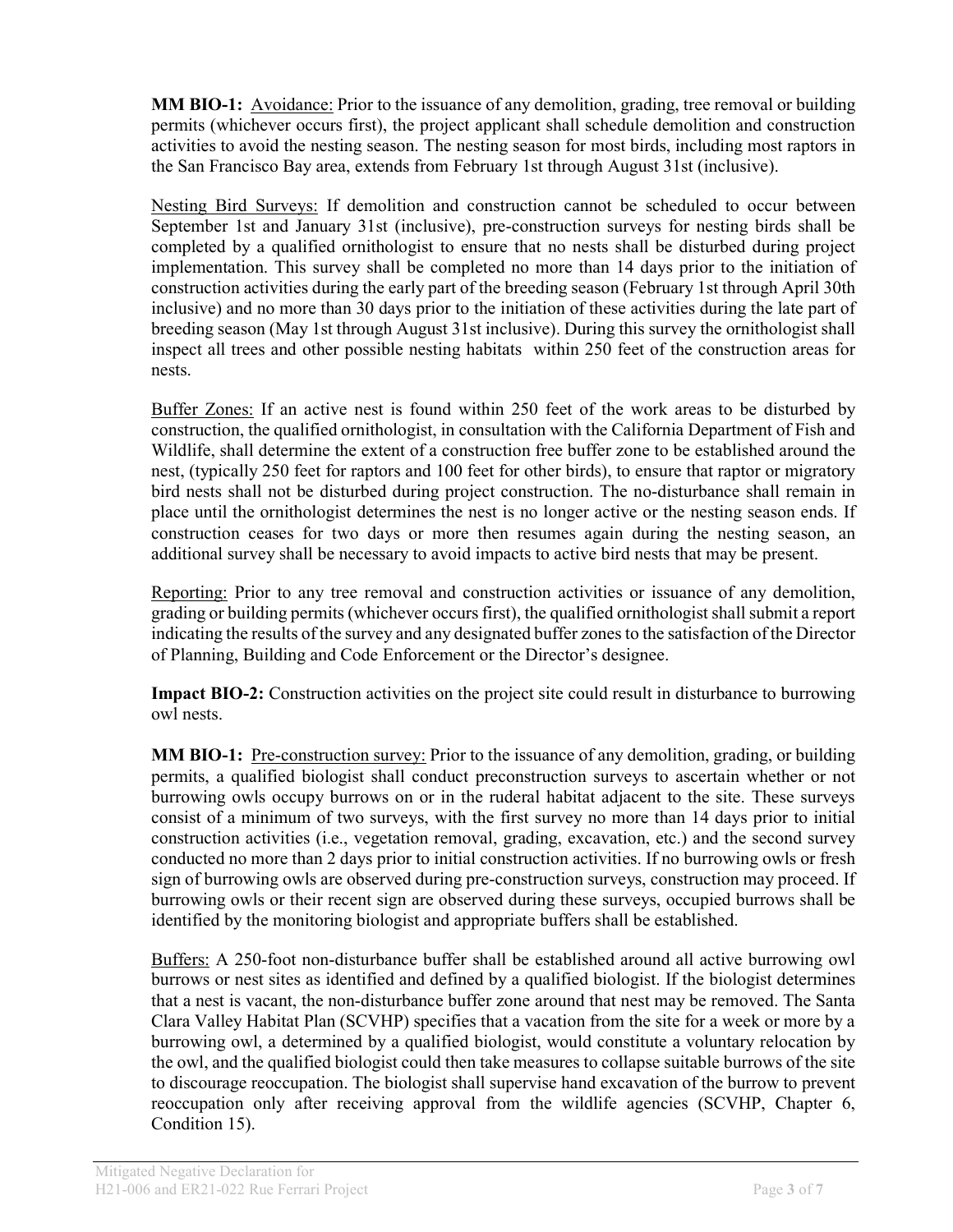For permission to encroach within 250 feet of such burrows during the nesting season (February 1 through August 31), an Avoidance, Minimization, and Monitoring Plan would need to be prepared and approved by the Implementing Entity and the Wildlife Agencies prior to encroachment. A copy of the Plan and approval by the required agencies shall be submitted to the Director of Planning, Building and Code Enforcement or the Director's designee.

Should a burrowing owl be located onsite in the non-breeding season construction activities would not be allowed within this 250-foot buffer of the active burrow(s) used by any burrowing owl unless the following avoidance measures are adhered to:

- A qualified biologist monitors the owls for at least 3 days prior to construction to determine baseline foraging behavior (i.e., behavior without construction).
- The same qualified biologist monitors the owls during construction and finds no change in owl foraging behavior in response to construction activities.
- If there is any change in owl nesting and foraging behavior as a result of construction activities, these activities will cease within the 250-foot buffer.
- If the owls are gone for at least one week, the project applicant may request approval from the Implementing Entity that a qualified biologist excavate usable burrows to prevent owls from reoccupying the site. After all usable burrows are excavated, the buffer zone will be removed and construction may continue.

# E. CULTURAL RESOURCES.

Impact CUL-1: Construction activities on the project site could result in the disturbance of an archaeological resource pursuant to § 15064.5.

MM CUL-1.1: Preliminary Investigation. Prior to excavation activities, including grading and potholing for utilities, a qualified archaeologist who is trained in both local prehistoric and historical archaeology, in consultation with a Native American representative registered with the Native American Heritage Commission for the City of San José and that is traditionally and culturally affiliated with the geographic area as described in Public Resources Code Section 21080.3, shall complete subsurface exploration at the site, to determine if there are any indications of discrete historic-era subsurface archaeological features. Exploring for historic-era features shall consist of at least one trench mechanically excavated below existing stratigraphic layers to evaluate the potential for Native American and historic era resources. If any archaeological resources are exposed, these should be briefly documented, tarped for protection, and left in place. The results of the presence/absence exploration, including any treatment recommendations if any, shall be submitted to the Director of the City of San José Department of Planning, Building, and Code Enforcement, or Director's designee, for review and approval prior to issuance of any grading permit. Based on the findings of the subsurface testing, an archaeological resources treatment plan as described in MM CUL-1.2 shall be prepared by a qualified archaeologist if necessary.

MM CUL-1.2: Treatment Plan. If MM CUL-1.1 is applicable, the project applicant shall prepare a treatment plan that reflects permit-level detail pertaining to depths and locations of excavation activities. The treatment plan shall be prepared and submitted to the Director of the City of San José Department of Planning, Building, and Code Enforcement or Director's designee prior to approval of any grading permits. The treatment plan shall contain, at a minimum:

i. Identification of the scope of work and range of subsurface effects (including location map and development plan), including requirements for preliminary field investigations.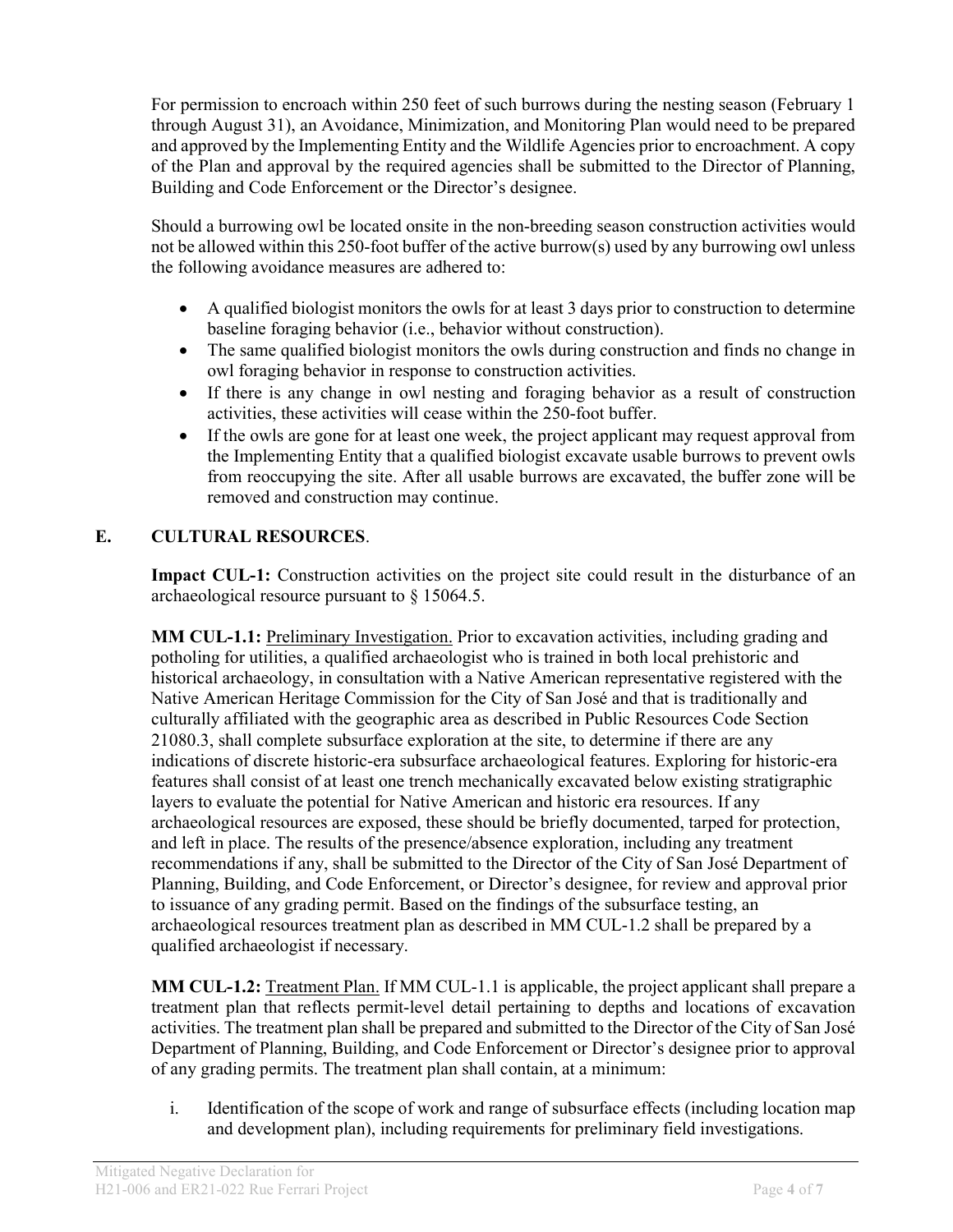- ii. Description of the environmental setting (past and present) and the historic/prehistoric background of the parcel (potential range of what might be found).
- iii. Monitoring schedules and individuals
- iv. Development of research questions and goals to be addressed by the investigation (what is significant vs. what is redundant information).
- v. Detailed field strategy to record, recover, or avoid the finds and address research goals.
- vi. Analytical methods.
- vii. Report structure and outline of document contents.
- viii. Disposition of the artifacts.
- ix. Security approaches or protocols for finds.
- x. Appendices: all site records, correspondence, and consultation with Native Americans, etc. Implementation of the plan, by a qualified archaeologist, shall be required prior to the issuance of any grading permits. The treatment plan shall utilize data recovery methods to reduce impacts on subsurface resources.

MM CUL-1.3 Evaluation. The project applicant shall notify the Director of the City of San José Department of Planning, Building, and Code Enforcement or Director's designee of any finds during the preliminary field investigation, grading, or other construction activities. Any historic or prehistoric material identified in the project area during the preliminary field investigation and during excavation activities shall be evaluated for eligibility for listing in the California Register of Historic Resources as determined by the California Office of Historic Preservation. Data recovery methods may include, but are not limited to, backhoe trenching, shovel test units, hand augering, and hand-excavation. The techniques used for data recovery shall follow the protocols identified in the approved treatment plan. Data recovery shall include excavation and exposure of features, field documentation, and recordation. All documentation and recordation shall be submitted to the Northwest Information Center and Native American Heritage Commission (NAHC) Sacred Land Files, and/or equivalent prior to the issuance of an occupancy permit. A copy of the evaluation shall be submitted to the City of San José Department of Planning, Building, and Code Enforcement or Director's designee.

- F. ENERGY The project would not have a significant impact on this resource, therefore no mitigation is required.
- G. GEOLOGY AND SOILS The project would not have a significant impact on this resource, therefore no mitigation is required.
- H. GREENHOUSE GAS EMISSIONS The project would not have a significant impact on this resource, therefore no mitigation is required.
- I. HAZARDS AND HAZARDOUS MATERIALS The project would not have a significant impact on this resource, therefore no mitigation is required.
- J. HYDROLOGY AND WATER QUALITY The project would not have a significant impact on this resource, therefore no mitigation is required.
- K. LAND USE AND PLANNING The project would not have a significant impact on this resource, therefore no mitigation is required.
- L. MINERAL RESOURCES The project would not have a significant impact on this resource, therefore no mitigation is required.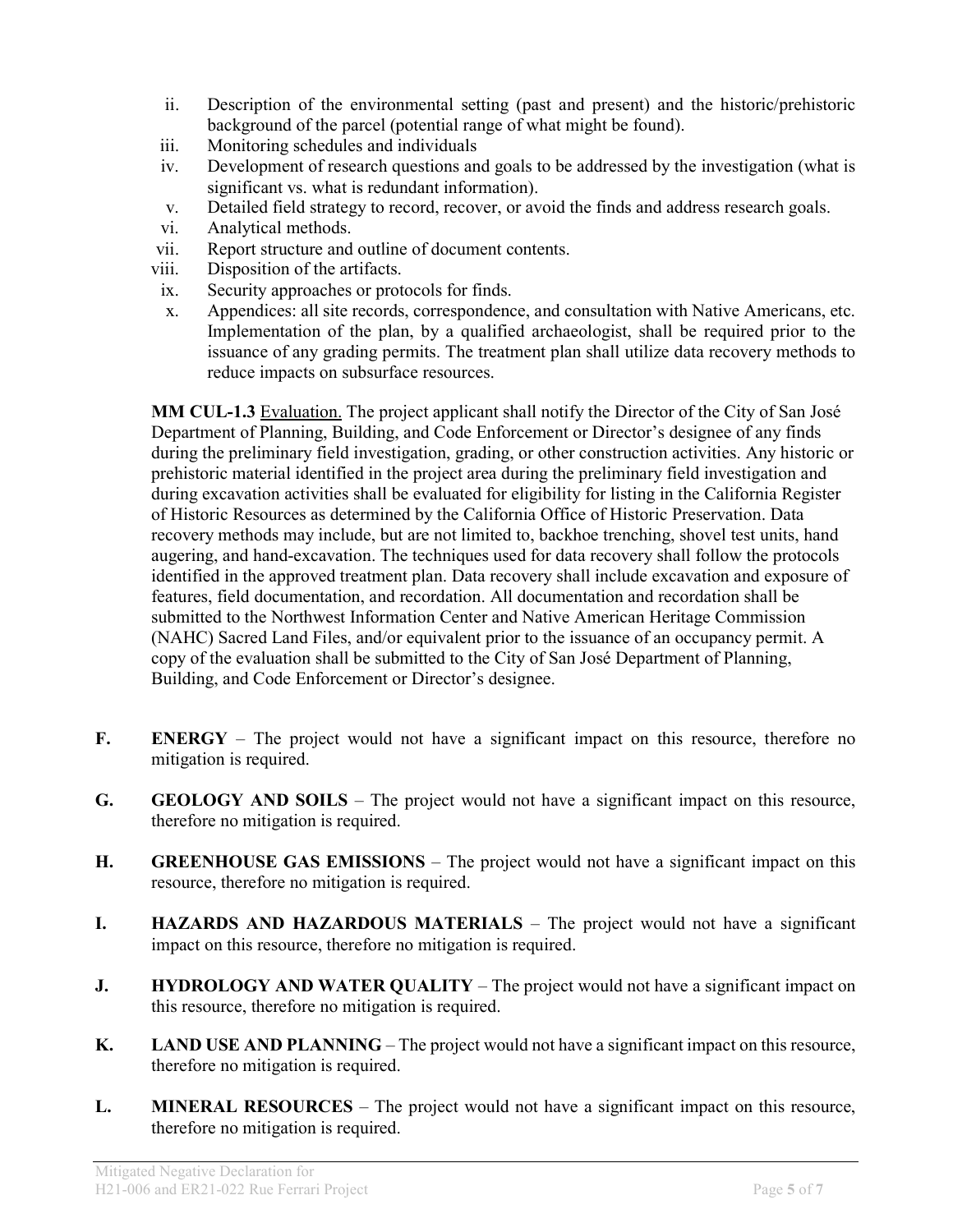- M. NOISE The project would not have a significant impact on this resource, therefore no mitigation is required.
- N. POPULATION AND HOUSING The project would not have a significant impact on this resource, therefore no mitigation is required.
- O. PUBLIC SERVICES The project would not have a significant impact on this resource, therefore no mitigation is required.
- **P.** RECREATION The project would not have a significant impact on this resource, therefore no mitigation is required.

# Q. TRANSPORTATION.

Impact TRANS-1: The Project would result in an increase of regional vehicle miles traveled (VMT) above the City's adopted threshold levels of 14.37 for City's VMT per employee threshold for industrial land uses.

MM TRANS-1.1: Prior to the issuance of any development permits, the project applicant shall prepare a development plan set that illustrates the design of the site enhancements, and shall coordinate with the City Parks, Recreation, & Neighborhood Services, Department of Transportation, and the Department of Public Works to install a rectangular rapid-flashing beacon enhanced mid-block crosswalk and connecting pathway located west of the project's southernmost driveway on Eden Park Place, and construct an ADA compliant connection at the mid-block crosswalk with curb ramps from the project frontage to the existing Coyote Creek Trail. The project plans illustrating the enhanced mid-block crosswalk and connection pathway mentioned above shall be submitted to the Director of Public Works and the Director of the Department of Planning, Building and Code Enforcement or Director's designee for review and approval. Prior to the issuance of the Improvement Plan with the Department of Public Works, the project applicant shall reconfirm with the Department of Public Works on the final design of the enhancement. The project applicant shall install the crosswalk and connection pathway prior to the issuance of any occupancy permit (temporary or final).

# R. TRIBAL CULTURAL RESOURCES.

Impact TCR-1: Construction activities on the project site could result in the disturbance of a tribal cultural resource, defined in Public Resources Code section 21074.

MM TCR-1.1: Tribal Cultural Sensitivity Training. Prior to issuance of the Grading Permit, the project applicant shall be required to submit evidence that a Cultural Awareness Training will be provided to construction personnel prior to ground disturbances. The training shall be facilitated by the project archaeologist in collaboration with a Native American representative registered with the Native American Heritage Commissions for the City of San José and that is traditionally and culturally affiliated with the geographic area as described in Public Resources Code Section 21080.3.

MM TCR-1.2: Monitoring. A qualified Native American monitor, registered with the Native American Heritage Commission for the City of San Jose and that is traditionally and culturally affiliated with the geographic area as described in Public Resources Code Section 21080.3, in